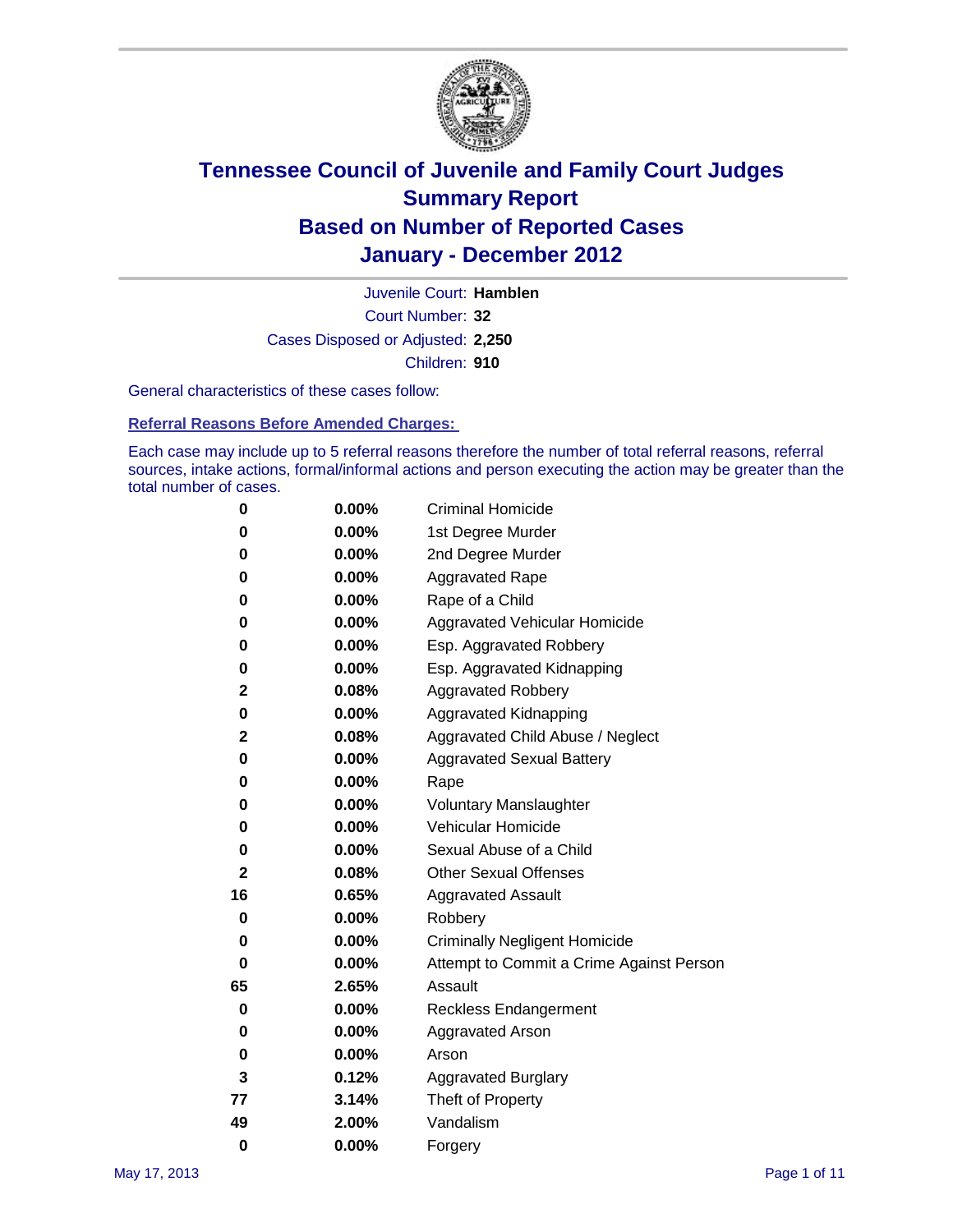

Court Number: **32** Juvenile Court: **Hamblen** Cases Disposed or Adjusted: **2,250** Children: **910**

#### **Referral Reasons Before Amended Charges:**

Each case may include up to 5 referral reasons therefore the number of total referral reasons, referral sources, intake actions, formal/informal actions and person executing the action may be greater than the total number of cases.

| $\pmb{0}$      | 0.00%    | <b>Worthless Checks</b>                                     |
|----------------|----------|-------------------------------------------------------------|
| $\mathbf{2}$   | 0.08%    | Illegal Possession / Fraudulent Use of Credit / Debit Cards |
| 16             | 0.65%    | <b>Burglary</b>                                             |
| $\bf{0}$       | $0.00\%$ | Unauthorized Use of a Vehicle                               |
| 0              | $0.00\%$ | <b>Cruelty to Animals</b>                                   |
| $\bf{0}$       | $0.00\%$ | Sale of Controlled Substances                               |
| 12             | 0.49%    | <b>Other Drug Offenses</b>                                  |
| 23             | 0.94%    | Possession of Controlled Substances                         |
| $\pmb{0}$      | $0.00\%$ | <b>Criminal Attempt</b>                                     |
| $\mathbf 2$    | 0.08%    | Carrying Weapons on School Property                         |
| 4              | 0.16%    | Unlawful Carrying / Possession of a Weapon                  |
| 4              | 0.16%    | <b>Evading Arrest</b>                                       |
| $\overline{7}$ | 0.29%    | Escape                                                      |
| 5              | 0.20%    | Driving Under Influence (DUI)                               |
| 24             | 0.98%    | Possession / Consumption of Alcohol                         |
| 16             | 0.65%    | Resisting Stop, Frisk, Halt, Arrest or Search               |
| $\mathbf 0$    | $0.00\%$ | <b>Aggravated Criminal Trespass</b>                         |
| 4              | 0.16%    | Harassment                                                  |
| 0              | 0.00%    | Failure to Appear                                           |
| 4              | 0.16%    | Filing a False Police Report                                |
| 1              | 0.04%    | Criminal Impersonation                                      |
| 56             | 2.29%    | <b>Disorderly Conduct</b>                                   |
| 19             | 0.78%    | <b>Criminal Trespass</b>                                    |
| 11             | 0.45%    | <b>Public Intoxication</b>                                  |
| $\mathbf 0$    | $0.00\%$ | Gambling                                                    |
| 55             | 2.25%    | <b>Traffic</b>                                              |
| 1              | 0.04%    | Local Ordinances                                            |
| 3              | 0.12%    | Violation of Wildlife Regulations                           |
| 0              | $0.00\%$ | Contempt of Court                                           |
| 236            | 9.64%    | Violation of Probation                                      |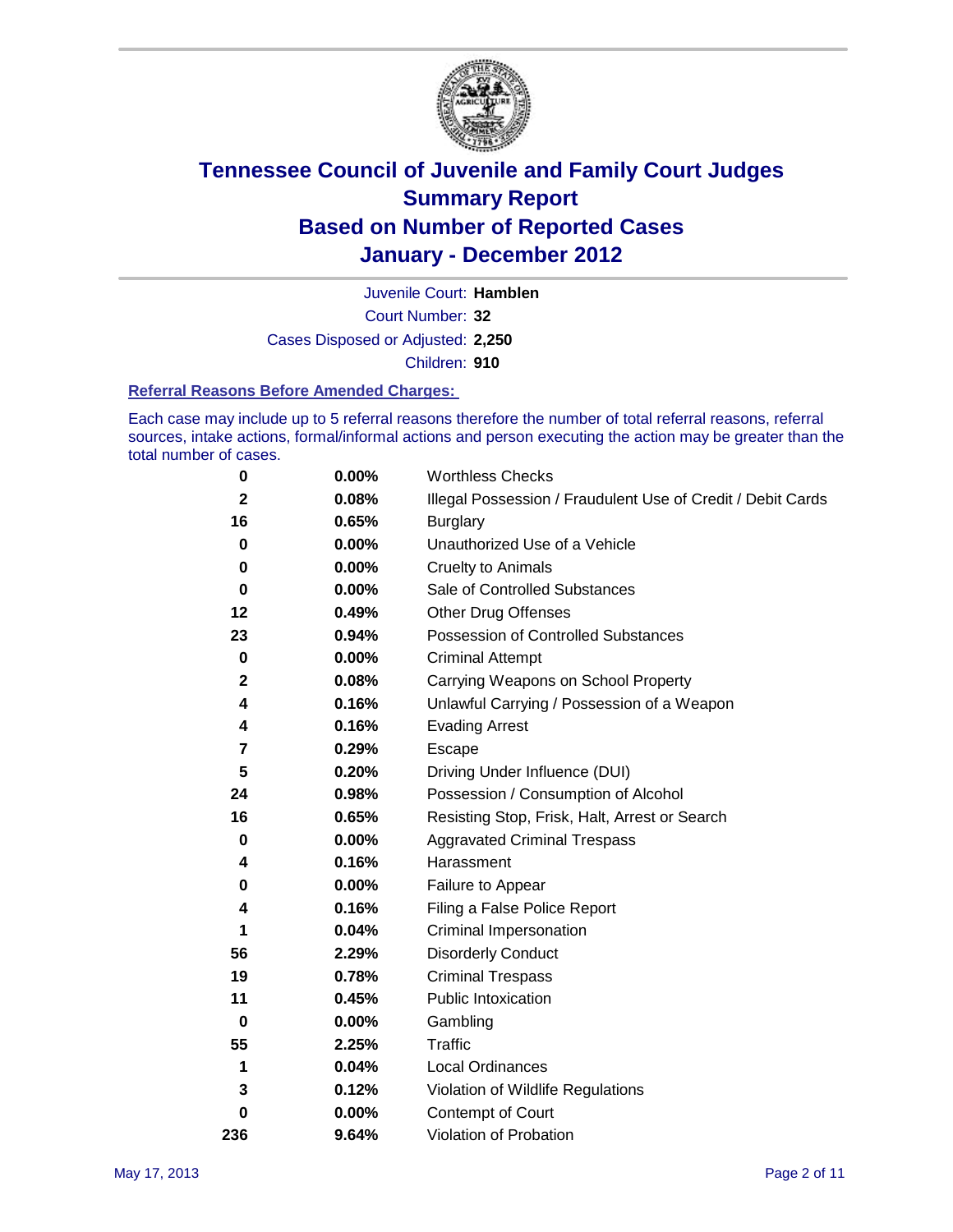

Court Number: **32** Juvenile Court: **Hamblen** Cases Disposed or Adjusted: **2,250** Children: **910**

#### **Referral Reasons Before Amended Charges:**

Each case may include up to 5 referral reasons therefore the number of total referral reasons, referral sources, intake actions, formal/informal actions and person executing the action may be greater than the total number of cases.

| 18          | 0.73%    | Violation of Aftercare                 |
|-------------|----------|----------------------------------------|
| 20          | 0.82%    | <b>Unruly Behavior</b>                 |
| 139         | 5.68%    | Truancy                                |
| 29          | 1.18%    | In-State Runaway                       |
| $\mathbf 0$ | $0.00\%$ | Out-of-State Runaway                   |
| 50          | 2.04%    | Possession of Tobacco Products         |
| 3           | 0.12%    | Violation of a Valid Court Order       |
| 0           | $0.00\%$ | <b>Violation of Curfew</b>             |
| 15          | 0.61%    | Sexually Abused Child                  |
| 6           | 0.24%    | <b>Physically Abused Child</b>         |
| 555         | 22.66%   | Dependency / Neglect                   |
| 78          | 3.18%    | <b>Termination of Parental Rights</b>  |
| 10          | 0.41%    | <b>Violation of Pretrial Diversion</b> |
| 26          | 1.06%    | Violation of Informal Adjustment       |
| 233         | 9.51%    | <b>Judicial Review</b>                 |
| 0           | $0.00\%$ | <b>Administrative Review</b>           |
| 214         | 8.74%    | <b>Foster Care Review</b>              |
| 140         | 5.72%    | Custody                                |
| 82          | 3.35%    | Visitation                             |
| 8           | 0.33%    | Paternity / Legitimation               |
| 0           | 0.00%    | <b>Child Support</b>                   |
| 0           | $0.00\%$ | <b>Request for Medical Treatment</b>   |
| 0           | $0.00\%$ | <b>Consent to Marry</b>                |
| 102         | 4.16%    | Other                                  |
| 2,449       | 100.00%  | <b>Total Referrals</b>                 |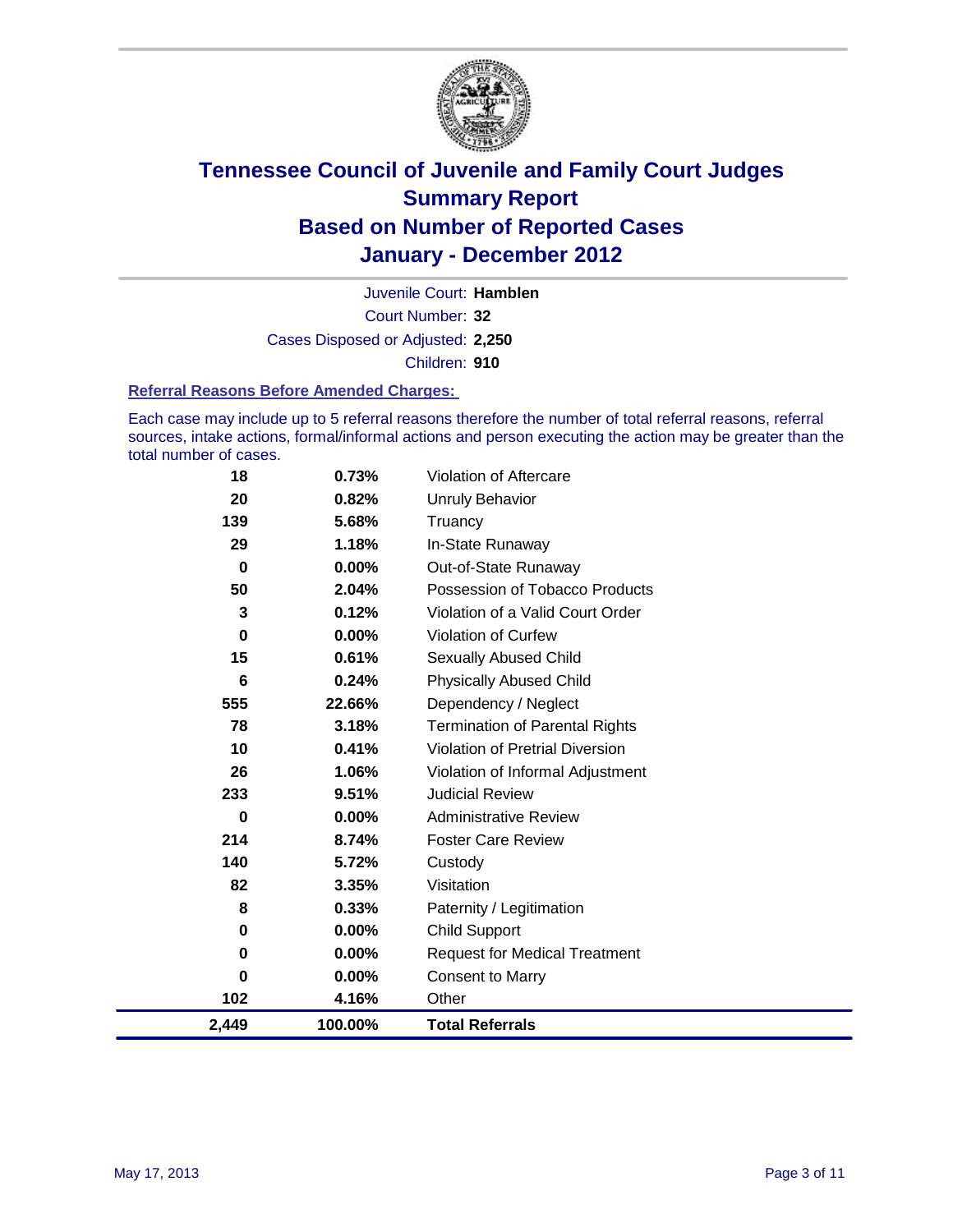

|                            |                                   | Juvenile Court: Hamblen           |  |
|----------------------------|-----------------------------------|-----------------------------------|--|
| Court Number: 32           |                                   |                                   |  |
|                            | Cases Disposed or Adjusted: 2,250 |                                   |  |
|                            |                                   | Children: 910                     |  |
| <b>Referral Sources: 1</b> |                                   |                                   |  |
| 507                        | 20.70%                            | Law Enforcement                   |  |
| 211                        | 8.62%                             | Parents                           |  |
| 121                        | 4.94%                             | Relatives                         |  |
| 0                          | $0.00\%$                          | Self                              |  |
| 126                        | 5.14%                             | School                            |  |
| 0                          | $0.00\%$                          | <b>CSA</b>                        |  |
| 909                        | 37.12%                            | <b>DCS</b>                        |  |
| 0                          | 0.00%                             | <b>Other State Department</b>     |  |
| 1                          | 0.04%                             | <b>District Attorney's Office</b> |  |
| 444                        | 18.13%                            | <b>Court Staff</b>                |  |
| $\bf{0}$                   | 0.00%                             | Social Agency                     |  |
| 13                         | 0.53%                             | <b>Other Court</b>                |  |
| 51                         | 2.08%                             | Victim                            |  |
| $\mathbf{2}$               | 0.08%                             | Child & Parent                    |  |
| 0                          | 0.00%                             | Hospital                          |  |
| $\bf{0}$                   | 0.00%                             | Unknown                           |  |
| 64                         | 2.61%                             | Other                             |  |
| 2,449                      | 100.00%                           | <b>Total Referral Sources</b>     |  |
|                            |                                   |                                   |  |

### **Age of Child at Referral: 2**

| 910 | 100.00% | <b>Total Child Count</b> |
|-----|---------|--------------------------|
| 0   | 0.00%   | <b>Unknown</b>           |
| 1   | 0.11%   | Ages 19 and Over         |
| 153 | 16.81%  | Ages 17 through 18       |
| 217 | 23.85%  | Ages 15 through 16       |
| 127 | 13.96%  | Ages 13 through 14       |
| 65  | 7.14%   | Ages 11 through 12       |
| 347 | 38.13%  | Ages 10 and Under        |
|     |         |                          |

<sup>1</sup> If different than number of Referral Reasons (2449), verify accuracy of your court's data.

<sup>2</sup> One child could be counted in multiple categories, verify accuracy of your court's data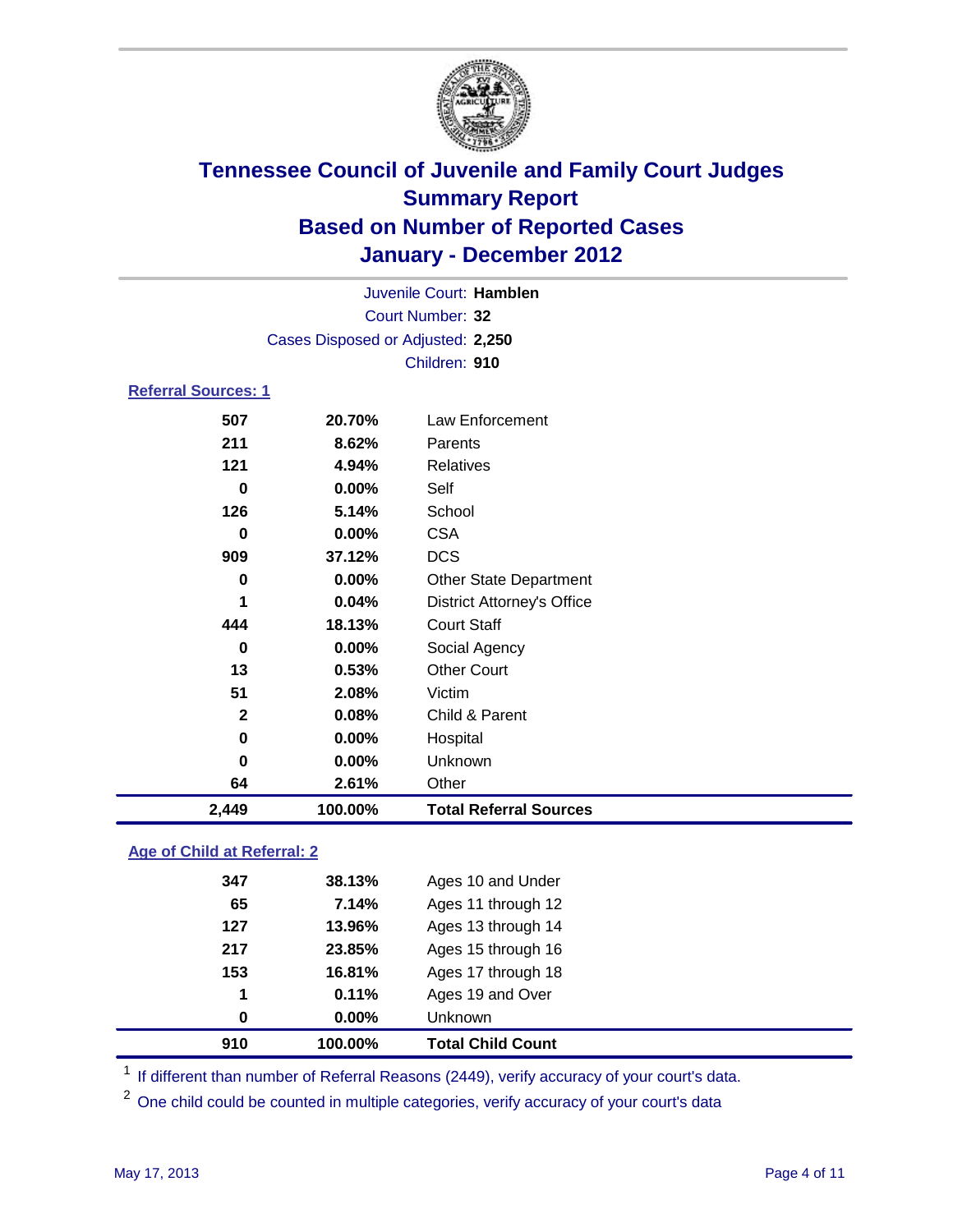

| Juvenile Court: Hamblen                 |                                   |                          |  |  |
|-----------------------------------------|-----------------------------------|--------------------------|--|--|
| Court Number: 32                        |                                   |                          |  |  |
|                                         | Cases Disposed or Adjusted: 2,250 |                          |  |  |
|                                         |                                   | Children: 910            |  |  |
| Sex of Child: 1                         |                                   |                          |  |  |
| 540                                     | 59.34%                            | Male                     |  |  |
| 370                                     | 40.66%                            | Female                   |  |  |
| $\mathbf 0$                             | 0.00%                             | Unknown                  |  |  |
| 910                                     | 100.00%                           | <b>Total Child Count</b> |  |  |
| Race of Child: 1                        |                                   |                          |  |  |
| 815                                     | 89.56%                            | White                    |  |  |
| 57                                      | 6.26%                             | African American         |  |  |
| 1                                       | 0.11%                             | Native American          |  |  |
| 1                                       | 0.11%                             | Asian                    |  |  |
| 34                                      | 3.74%                             | Mixed                    |  |  |
| $\mathbf{2}$                            | 0.22%                             | Unknown                  |  |  |
| 910                                     | 100.00%                           | <b>Total Child Count</b> |  |  |
| <b>Hispanic Origin: 1</b>               |                                   |                          |  |  |
| 104                                     | 11.43%                            | Yes                      |  |  |
| 801                                     | 88.02%                            | No                       |  |  |
| 5                                       | 0.55%                             | Unknown                  |  |  |
| 910                                     | 100.00%                           | <b>Total Child Count</b> |  |  |
| <b>School Enrollment of Children: 1</b> |                                   |                          |  |  |
| 671                                     | 73.74%                            | Yes                      |  |  |
| 239                                     | 26.26%                            | No                       |  |  |
| $\mathbf 0$                             | 0.00%                             | Unknown                  |  |  |
| 910                                     | 100.00%                           | <b>Total Child Count</b> |  |  |

One child could be counted in multiple categories, verify accuracy of your court's data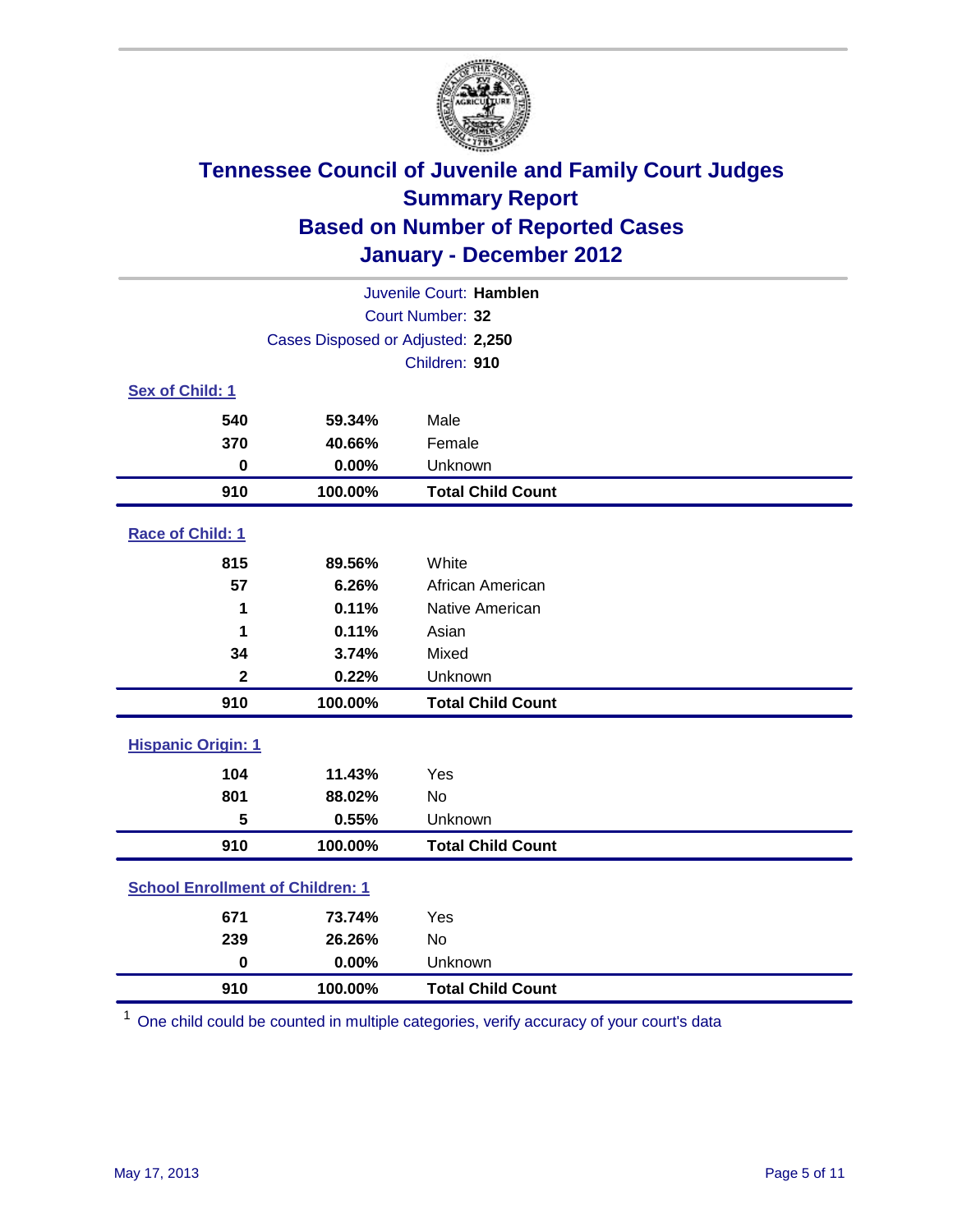

Court Number: **32** Juvenile Court: **Hamblen** Cases Disposed or Adjusted: **2,250** Children: **910**

### **Living Arrangement of Child at Time of Referral: 1**

| 910 | 100.00%  | <b>Total Child Count</b>     |
|-----|----------|------------------------------|
| 26  | 2.86%    | Other                        |
| 0   | $0.00\%$ | <b>Unknown</b>               |
| 6   | 0.66%    | Independent                  |
| 0   | $0.00\%$ | In an Institution            |
| 12  | $1.32\%$ | In a Residential Center      |
| 5   | 0.55%    | In a Group Home              |
| 113 | 12.42%   | With Foster Family           |
| 5   | 0.55%    | With Adoptive Parents        |
| 216 | 23.74%   | <b>With Relatives</b>        |
| 111 | 12.20%   | With Father                  |
| 268 | 29.45%   | With Mother                  |
| 14  | 1.54%    | With Mother and Stepfather   |
| 6   | $0.66\%$ | With Father and Stepmother   |
| 128 | 14.07%   | With Both Biological Parents |
|     |          |                              |

### **Type of Detention: 2**

| 2,250            | 100.00%  | <b>Total Detention Count</b> |
|------------------|----------|------------------------------|
| $\boldsymbol{0}$ | $0.00\%$ | Other                        |
| 2,156            | 95.82%   | Does Not Apply               |
| 0                | $0.00\%$ | Unknown                      |
| 0                | $0.00\%$ | <b>Psychiatric Hospital</b>  |
| $\mathbf{2}$     | 0.09%    | Jail - No Separation         |
| 0                | $0.00\%$ | Jail - Partial Separation    |
| 0                | 0.00%    | Jail - Complete Separation   |
| 85               | 3.78%    | Juvenile Detention Facility  |
| 7                | 0.31%    | Non-Secure Placement         |
|                  |          |                              |

<sup>1</sup> One child could be counted in multiple categories, verify accuracy of your court's data

<sup>2</sup> If different than number of Cases (2250) verify accuracy of your court's data.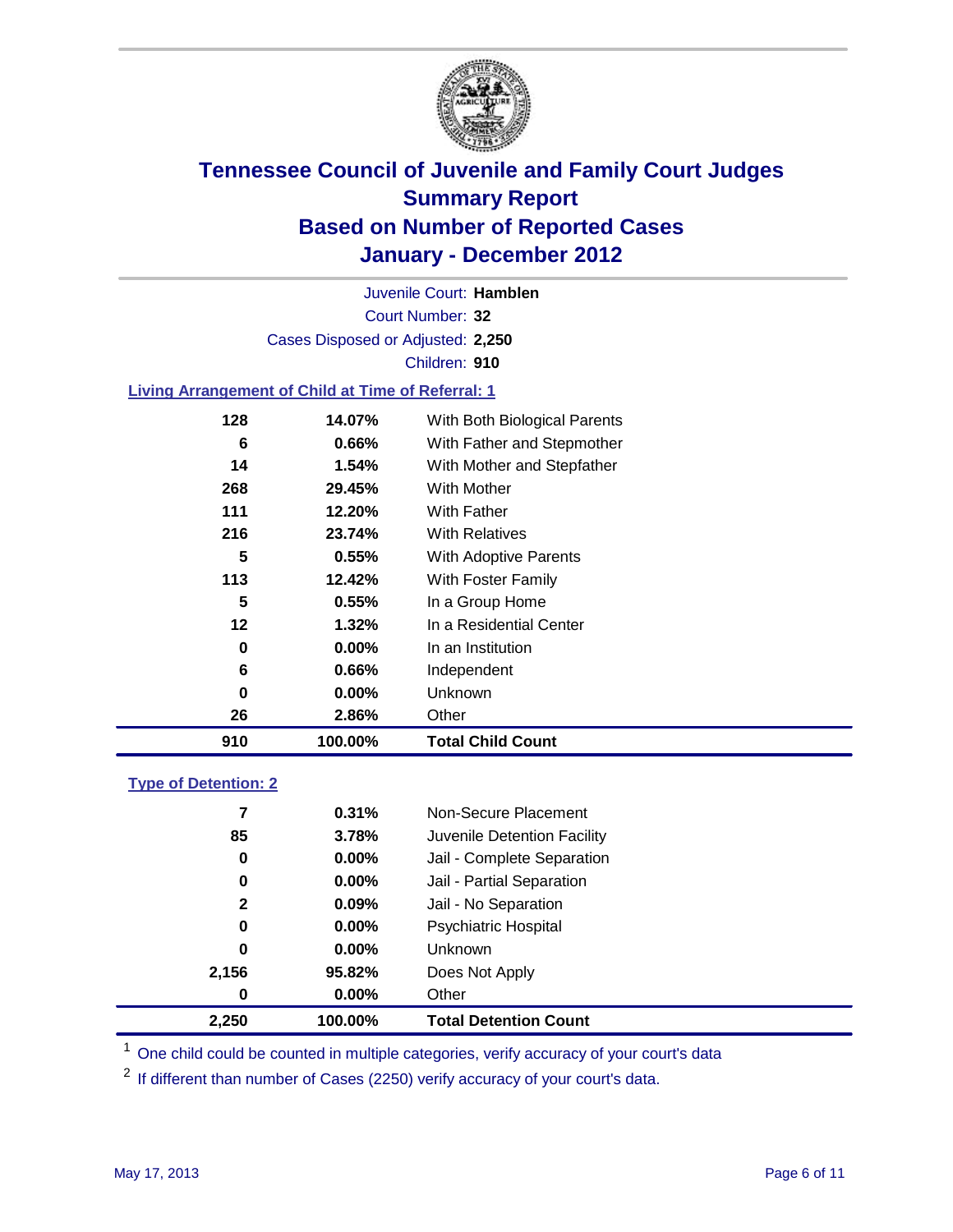

|                                                    | Juvenile Court: Hamblen           |                                      |  |  |  |
|----------------------------------------------------|-----------------------------------|--------------------------------------|--|--|--|
|                                                    | Court Number: 32                  |                                      |  |  |  |
|                                                    | Cases Disposed or Adjusted: 2,250 |                                      |  |  |  |
|                                                    |                                   | Children: 910                        |  |  |  |
| <b>Placement After Secure Detention Hearing: 1</b> |                                   |                                      |  |  |  |
| 62                                                 | 2.76%                             | Returned to Prior Living Arrangement |  |  |  |
| 14                                                 | 0.62%                             | Juvenile Detention Facility          |  |  |  |
| 1                                                  | 0.04%                             | Jail                                 |  |  |  |
| 4                                                  | 0.18%                             | Shelter / Group Home                 |  |  |  |
| 0                                                  | 0.00%                             | <b>Foster Family Home</b>            |  |  |  |
| 0                                                  | 0.00%                             | Psychiatric Hospital                 |  |  |  |
| 0                                                  | 0.00%                             | Unknown                              |  |  |  |
| 2,167                                              | 96.31%                            | Does Not Apply                       |  |  |  |
| $\mathbf{2}$                                       | 0.09%                             | Other                                |  |  |  |
| 2,250                                              | 100.00%                           | <b>Total Placement Count</b>         |  |  |  |
| <b>Intake Actions: 2</b>                           |                                   |                                      |  |  |  |
|                                                    |                                   |                                      |  |  |  |
| 1,819                                              | 74.28%                            | <b>Petition Filed</b>                |  |  |  |
| 202                                                | 8.25%                             | <b>Motion Filed</b>                  |  |  |  |
| $\bf{0}$                                           | 0.00%                             | <b>Citation Processed</b>            |  |  |  |
| 0                                                  | 0.00%                             | Notification of Paternity Processed  |  |  |  |
| 216                                                | 8.82%                             | Scheduling of Judicial Review        |  |  |  |
| $\bf{0}$                                           | 0.00%                             | Scheduling of Administrative Review  |  |  |  |
| 212                                                | 8.66%                             | Scheduling of Foster Care Review     |  |  |  |
| $\bf{0}$                                           | 0.00%                             | Unknown                              |  |  |  |
| 0                                                  | 0.00%                             | Does Not Apply                       |  |  |  |
| 0                                                  | 0.00%                             | Other                                |  |  |  |
| 2,449                                              | 100.00%                           | <b>Total Intake Count</b>            |  |  |  |

<sup>1</sup> If different than number of Cases (2250) verify accuracy of your court's data.

<sup>2</sup> If different than number of Referral Reasons (2449), verify accuracy of your court's data.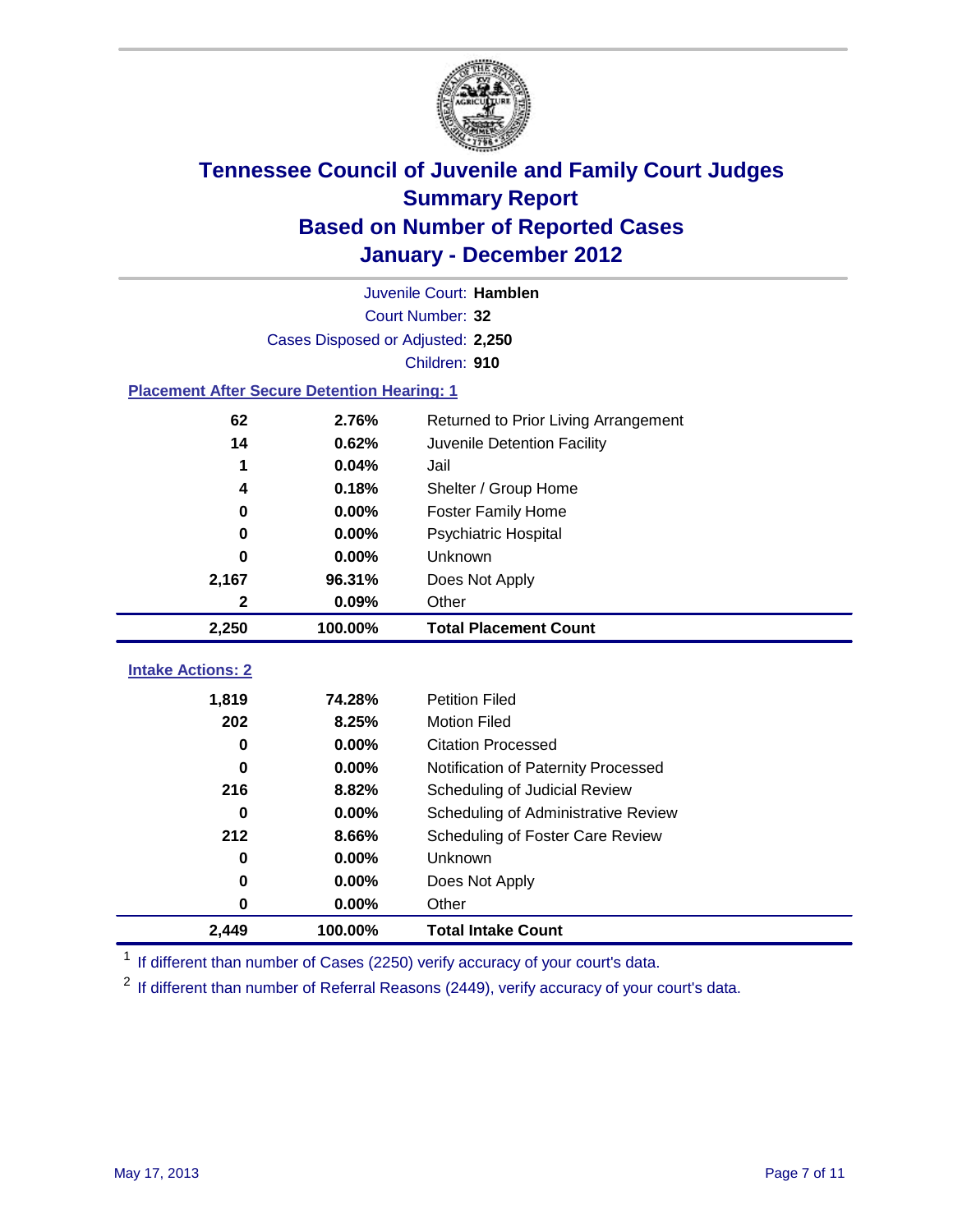

Court Number: **32** Juvenile Court: **Hamblen** Cases Disposed or Adjusted: **2,250** Children: **910**

### **Last Grade Completed by Child: 1**

| <b>Enrolled in Special Education: 1</b> |         |                          |  |
|-----------------------------------------|---------|--------------------------|--|
| 910                                     | 100.00% | <b>Total Child Count</b> |  |
| 1                                       | 0.11%   | Other                    |  |
| 1                                       | 0.11%   | Unknown                  |  |
| 0                                       | 0.00%   | Never Attended School    |  |
| 8                                       | 0.88%   | Graduated                |  |
| 7                                       | 0.77%   | <b>GED</b>               |  |
| $\mathbf 0$                             | 0.00%   | Non-Graded Special Ed    |  |
| 1                                       | 0.11%   | 12th Grade               |  |
| 72                                      | 7.91%   | 11th Grade               |  |
| 117                                     | 12.86%  | 10th Grade               |  |
| 118                                     | 12.97%  | 9th Grade                |  |
| 84                                      | 9.23%   | 8th Grade                |  |
| 64                                      | 7.03%   | 7th Grade                |  |
| 44                                      | 4.84%   | 6th Grade                |  |
| 32                                      | 3.52%   | 5th Grade                |  |
| 33                                      | 3.63%   | 4th Grade                |  |
| 24                                      | 2.64%   | 3rd Grade                |  |
| 21                                      | 2.31%   | 2nd Grade                |  |
| 45                                      | 4.95%   | 1st Grade                |  |
| 30                                      | 3.30%   | Kindergarten             |  |
| $6\phantom{1}6$                         | 0.66%   | Preschool                |  |
| 202                                     | 22.20%  | Too Young for School     |  |

| 910 | 100.00%  | <b>Total Child Count</b> |
|-----|----------|--------------------------|
|     | $0.11\%$ | <b>Unknown</b>           |
| 876 | 96.26%   | No                       |
| 33  | 3.63%    | Yes                      |
|     |          |                          |

One child could be counted in multiple categories, verify accuracy of your court's data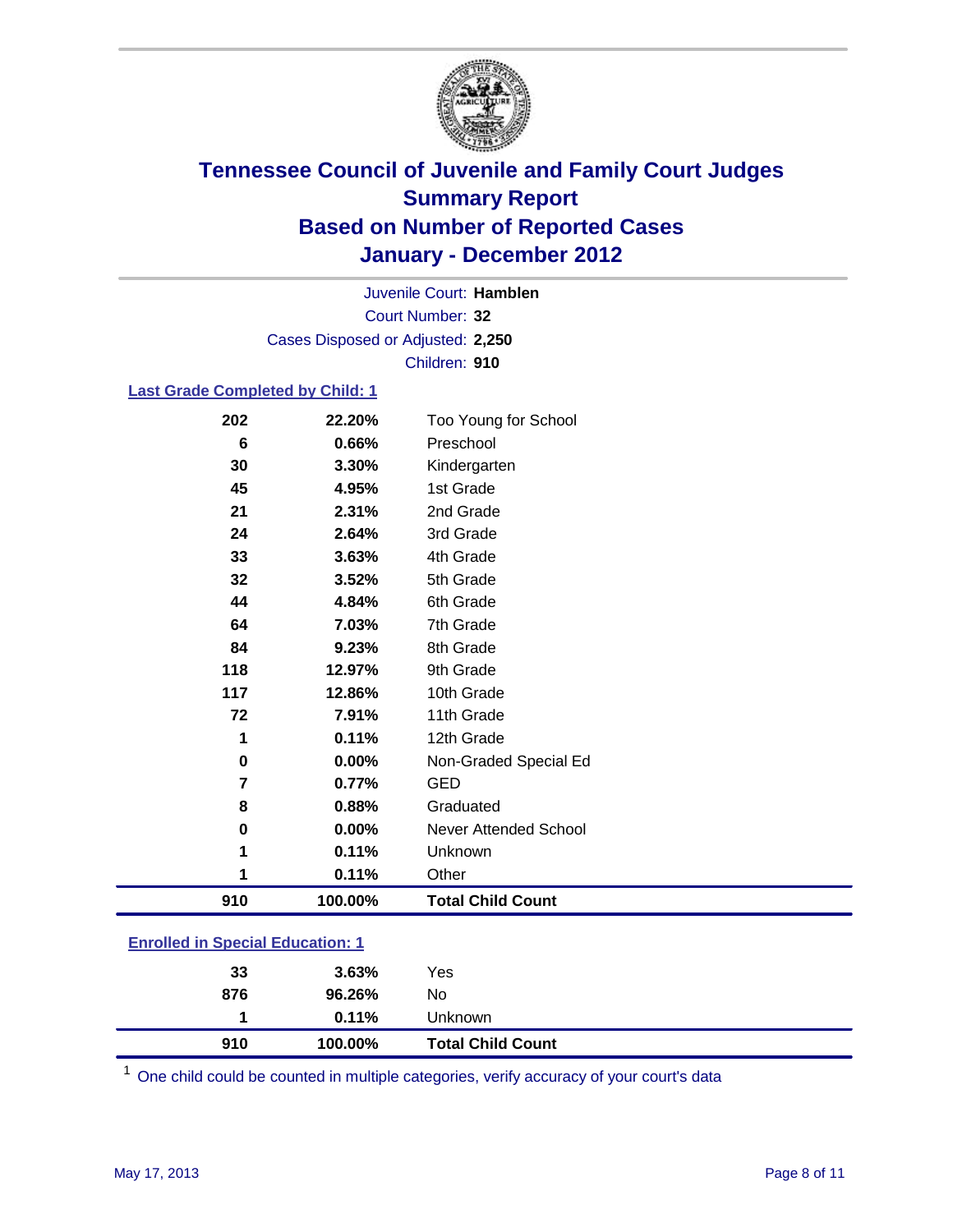

|                              | Juvenile Court: Hamblen           |                           |  |  |  |
|------------------------------|-----------------------------------|---------------------------|--|--|--|
|                              | Court Number: 32                  |                           |  |  |  |
|                              | Cases Disposed or Adjusted: 2,250 |                           |  |  |  |
|                              | Children: 910                     |                           |  |  |  |
| <b>Action Executed By: 1</b> |                                   |                           |  |  |  |
| 1,478                        | 60.35%                            | Judge                     |  |  |  |
| 720                          | 29.40%                            | Magistrate                |  |  |  |
| 251                          | 10.25%                            | <b>YSO</b>                |  |  |  |
| 0                            | $0.00\%$                          | Other                     |  |  |  |
| 0                            | $0.00\%$                          | Unknown                   |  |  |  |
| 2,449                        | 100.00%                           | <b>Total Action Count</b> |  |  |  |

### **Formal / Informal Actions: 1**

| 75       | 3.06%    | Dismissed                                        |
|----------|----------|--------------------------------------------------|
| 72       | 2.94%    | Retired / Nolle Prosequi                         |
| 363      | 14.82%   | <b>Complaint Substantiated Delinquent</b>        |
| 131      | 5.35%    | <b>Complaint Substantiated Status Offender</b>   |
| 212      | 8.66%    | <b>Complaint Substantiated Dependent/Neglect</b> |
| 4        | 0.16%    | <b>Complaint Substantiated Abused</b>            |
| $\bf{0}$ | $0.00\%$ | <b>Complaint Substantiated Mentally III</b>      |
| 249      | 10.17%   | Informal Adjustment                              |
| 12       | 0.49%    | <b>Pretrial Diversion</b>                        |
| 1        | 0.04%    | <b>Transfer to Adult Court Hearing</b>           |
| 0        | $0.00\%$ | Charges Cleared by Transfer to Adult Court       |
| 205      | 8.37%    | <b>Special Proceeding</b>                        |
| 341      | 13.92%   | <b>Review Concluded</b>                          |
| 763      | 31.16%   | Case Held Open                                   |
| 21       | 0.86%    | Other                                            |
| 0        | $0.00\%$ | Unknown                                          |
| 2,449    | 100.00%  | <b>Total Action Count</b>                        |

<sup>1</sup> If different than number of Referral Reasons (2449), verify accuracy of your court's data.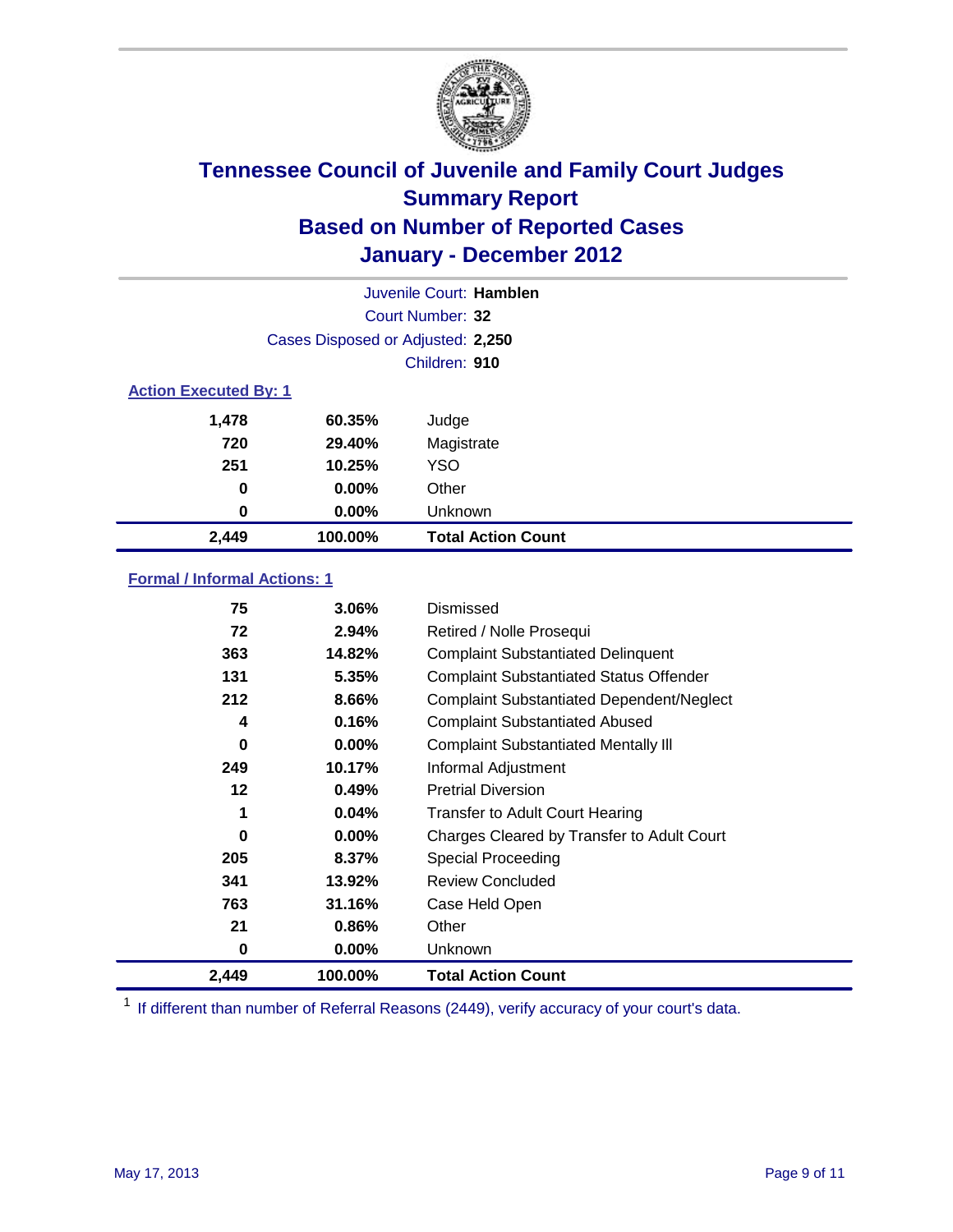

|                       |                                                       | Juvenile Court: Hamblen                              |  |
|-----------------------|-------------------------------------------------------|------------------------------------------------------|--|
|                       |                                                       | Court Number: 32                                     |  |
|                       | Cases Disposed or Adjusted: 2,250                     |                                                      |  |
|                       |                                                       | Children: 910                                        |  |
| <b>Case Outcomes:</b> | There can be multiple outcomes for one child or case. |                                                      |  |
| 126                   | 2.57%                                                 | <b>Case Dismissed</b>                                |  |
| 101                   | 2.06%                                                 | Case Retired or Nolle Prosequi                       |  |
| 6                     | 0.12%                                                 | Warned / Counseled                                   |  |
| 771                   | 15.71%                                                | Held Open For Review                                 |  |
| 205                   | 4.18%                                                 | Supervision / Probation to Juvenile Court            |  |
| 82                    | 1.67%                                                 | <b>Probation to Parents</b>                          |  |
| 0                     | 0.00%                                                 | Referral to Another Entity for Supervision / Service |  |
| 102                   | 2.08%                                                 | Referred for Mental Health Counseling                |  |
| 99                    | 2.02%                                                 | Referred for Alcohol and Drug Counseling             |  |
| 23                    | 0.47%                                                 | <b>Referred to Alternative School</b>                |  |
| 6                     | 0.12%                                                 | Referred to Private Child Agency                     |  |
| 11                    | 0.22%                                                 | Referred to Defensive Driving School                 |  |
| 0                     | 0.00%                                                 | Referred to Alcohol Safety School                    |  |
| 89                    | 1.81%                                                 | Referred to Juvenile Court Education-Based Program   |  |
| 39                    | 0.79%                                                 | Driver's License Held Informally                     |  |
| 0                     | 0.00%                                                 | <b>Voluntary Placement with DMHMR</b>                |  |
| 0                     | 0.00%                                                 | <b>Private Mental Health Placement</b>               |  |
| 0                     | 0.00%                                                 | <b>Private MR Placement</b>                          |  |
| 0                     | 0.00%                                                 | Placement with City/County Agency/Facility           |  |
| 1                     | 0.02%                                                 | Placement with Relative / Other Individual           |  |
| 101                   | 2.06%                                                 | Fine                                                 |  |
| 353                   | 7.19%                                                 | <b>Public Service</b>                                |  |
| 21                    | 0.43%                                                 | Restitution                                          |  |
| 0                     | 0.00%                                                 | <b>Runaway Returned</b>                              |  |
| 28                    | 0.57%                                                 | No Contact Order                                     |  |
| 65                    | 1.32%                                                 | Injunction Other than No Contact Order               |  |
| 7                     | 0.14%                                                 | <b>House Arrest</b>                                  |  |
| 0                     | 0.00%                                                 | <b>Court Defined Curfew</b>                          |  |
| 0                     | 0.00%                                                 | Dismissed from Informal Adjustment                   |  |
| 0                     | 0.00%                                                 | <b>Dismissed from Pretrial Diversion</b>             |  |
| 0                     | 0.00%                                                 | Released from Probation                              |  |
| 1                     | 0.02%                                                 | <b>Transferred to Adult Court</b>                    |  |
| 0                     | $0.00\%$                                              | <b>DMHMR Involuntary Commitment</b>                  |  |